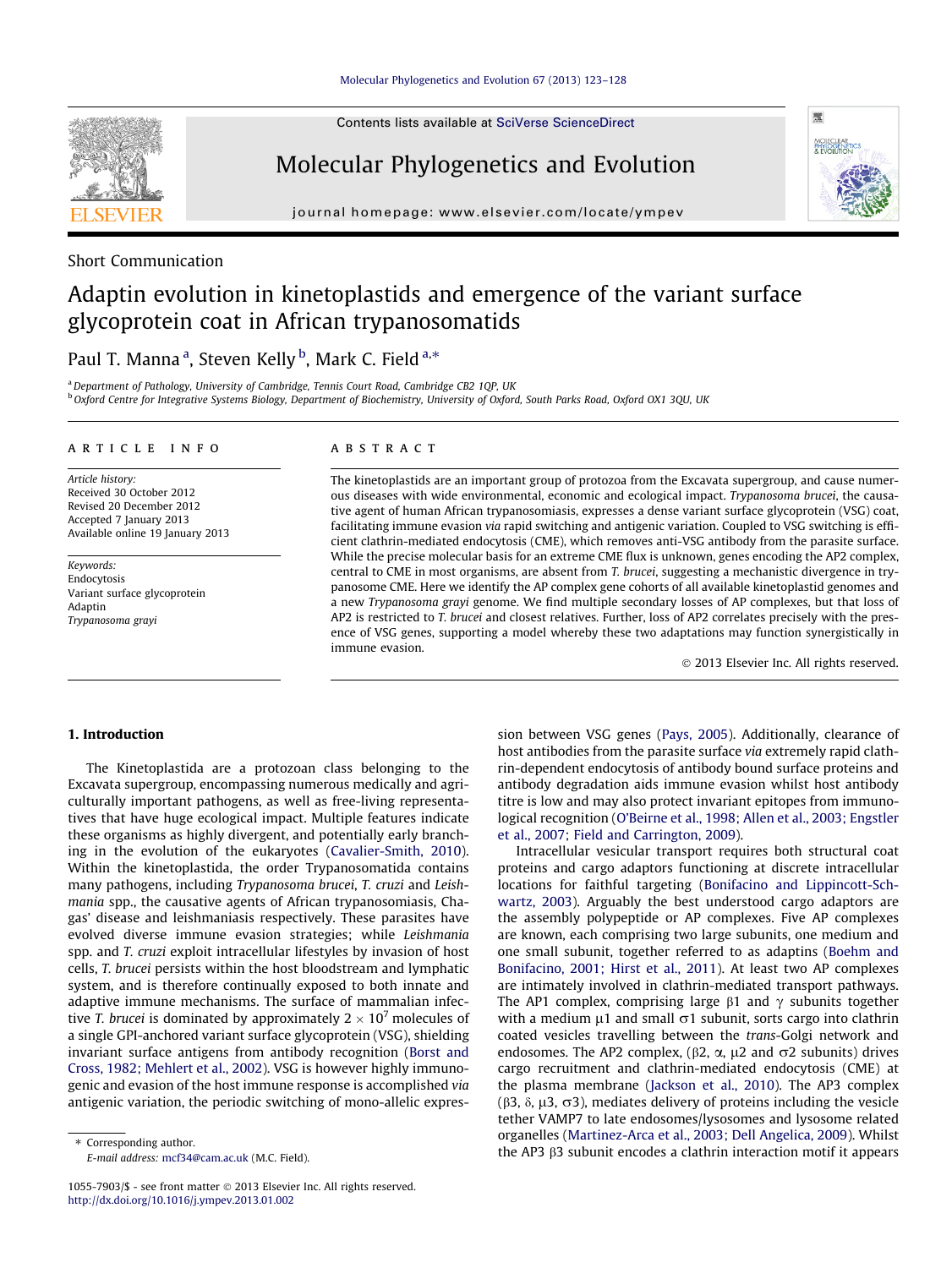that clathrin is largely dispensable for the known functions of AP3 ([Peden et al., 2002\)](#page-5-0). Comparatively little is known about the functions of either AP4 ( $\beta$ 4,  $\epsilon$ ,  $\mu$ 4,  $\sigma$ 4) or AP5 ( $\beta$ 5,  $\zeta$ ,  $\mu$ 5,  $\sigma$ 5), although both are likely involved in post-Golgi transport and neither appear to use clathrin [\(Burgos et al., 2010; Hirst et al., 2011](#page-4-0)). Uniquely, and apparently paradoxically given its huge reliance upon clathrin-mediated endocytosis, T. brucei has dispensed with the AP2 complex entirely, the only reported incidence of this secondary loss ([Berriman et al., 2005; Field et al., 2007; Nevin and Dacks,](#page-4-0) [2009\)](#page-4-0). We previously suggested that an extreme flux of CME in T. brucei relative to other eukaryotes, plus the high density of VSG, drove adaptation to a non-specific, rapid, AP2-independent mode of CME in African trypanosomes [\(Field and Carrington, 2009\)](#page-5-0). Previously however, the limited number of genomes available from related taxa has made it difficult to assess whether the loss of the AP2 complex is indeed a unique feature of the African trypanosomes, and thus potentially related to their unusual surface architecture, or a more widely distributed adaptation among trypanosomatids and their closer relatives.

To explore in more detail the evolutionary relationships between extracellular parasitism, the VSG coat and AP complex evolution, we have sequenced the genome of Trypansoma grayi strain ANR4, a parasite with a lifestyle similar to T. brucei, i.e. of African location, Tsetse fly transmitted and living extracellularly in its vertebrate (crocodile) host ([Minter-Goedbloed et al., 1993; Hoare,](#page-5-0) [1929\)](#page-5-0). Earlier phylogenetic studies suggest that T. grayi is more closely related to the intracellular South American T. cruzi ([Stevens](#page-5-0) [et al., 1999\)](#page-5-0) ([Stevens and Gibson, 1999](#page-5-0)) [\(Hamilton et al., 2007\)](#page-5-0) and hence T. grayi is a critical taxon for understanding AP complex evolution in trypanosomes. We identified the adaptin and potential major surface protein genes from T. grayi and all currently available trypanosomatid and closely related bodonid genomes and examined the evolutionary history of these gene families. Our analysis shows that the loss of AP2 is restricted to the African trypanosomes and correlates with emergence of the VSG coat, lending support to the concept of co-evolution of these two features.

#### 2. Materials and methods

#### 2.1. Genome sequence databases

Publicly available genomes included in this analysis were Trypanosoma brucei brucei 927, Trypanosoma brucei gambiense, Trypanosoma congolense, Trypanosoma vivax, Trypanosoma cruzi, Leishmania braziliensis, Leishmania infantum, Leishmania major, Leishmania mexicana, Leishmania tarentolae, and were all searched at TriTrypDB, [\(www.tritrypdb.org](http://www.tritrypdb.org)), while Bodo saltans was from geneDB ([www.genedb.org](http://www.genedb.org)) and Naegleria gruberi from the National Centre for Biotechnology Information ([www.ncbi.nlm.nih.gov](http://www.ncbi.nlm.nih.gov)) and the Joint Genome Initiative [\(www.jgi.doe.gov](http://www.jgi.doe.gov)) respectively. Trypanosoma carassii, Trypanosoma theileri, Trypanoplasma borrelli were part of a transcriptome project by one of us (SK) and to be published in full later, and Phytomonas serpens data were kindly provided by Julius Lukes (Institute for Parasitology, České Budějovice). All sequences and alignments are available from the authors on request.

# 2.2. Genome sequencing

T. grayi strain ANR4 genomic DNA, a kind gift of Wendy Gibson (University of Bristol), was extracted from agarose plugs using standard phenol/chloroform methods. DNA was sequenced by 91 bp paired-end Illumina sequencing at the Beijing Genomics institute ([www.genomics.cn/en/](http://www.genomics.cn/en/)). Reads were clipped based on phred score >20 using the fastx program. Read errors and ambiguous bases were then corrected using the ALLPATHS ([MacCallum et al., 2009\)](#page-5-0) find read errors algorithm, with two cycles of read error correction and the default settings for k-mer size. Duplicate reads and reads with a post-clipped length of less than 20 nucleotides were discarded using custom Perl scripts. The clipped, corrected and filtered reads were then assembled using Velvet [\(Zerbino and Birney, 2008\)](#page-5-0) and multiple kmer sizes (kmer = 31, 41, 51 and 61). The resulting contigs from all assemblies were then post-assembled using CAP3 ([Huang and Madan, 1999](#page-5-0)) to yield a final genome assembly. kmer frequency analysis of filtered, clipped and corrected reads yielded an estimated genome size of 29,355,514 bases, at approximately 48x coverage, highly consistent with the haploid genome size estimates for other African trypanosomes.

#### 2.3. Homology searches

Adaptin searches were performed with BLAST using Homo sapiens sequences as queries against genome sequence data from all available trypanosomatids and bodonids as well as the free living heterolobosid excavate Naegleria gruberi (Table S1). In cases where orthologs were not found, further searches were carried out using sequences from phylogenetically close organisms. All retrieved sequences were then verified by reciprocal BLAST analysis against the H. sapiens genome database. Major surface protein family searches were carried out with BLAST using multiple representatives of each protein family (Table S1) and genes were assigned as present based upon BLAST score ( $e < 1 \times 10^{-5}$ ) and reciprocal BLAST retrieving members of the target gene family.

#### 2.4. Phylogenetic reconstruction

Sequences were aligned using MUSCLE ([Edgar, 2004](#page-4-0)) and edited manually to remove poorly conserved regions. For each protein family the optimal substitution model was assessed (ProtTest3 ([Abascal et al., 2005](#page-4-0))) and phylogenetic trees were generated using Bayesian (MrBayes, ([Ronquist and Huelsenbeck, 2003](#page-5-0))) and maximum likelihood (RaxML, ([Stamatakis, 2006\)](#page-5-0), and PhyML, [\(Guindon](#page-5-0) [and Gascuel, 2003\)](#page-5-0)) approaches. For maximum likelihood calculations, the best fitting amino acid substitution models and parameters according to ProtTest3 were; for the  $\gamma$ ,  $\alpha$ ,  $\delta$ ,  $\varepsilon$  adaptin family Le and Gascuel (LG) substitution model [\(Le and Gascuel, 2008](#page-5-0)) with gamma (G) correction of 2.08, for  $\beta$  adaptins LG modified with the observed amino acid frequencies  $(+F)+G(1.35)$ , for  $\mu$  adaptins LG +F,+I (0.03)+G (2.54), for the  $\sigma$  adaptins Jones, Taylor and Thornton model (JTT) ([Jones et al., 1992\)](#page-5-0)  $+F + I$  (0.11) $+G$  (1.65) and for the HSP90 gene family LG + G (0.47). PhyML was run via the South of France Bioinformatics Platform web server ([www.atgc-montpellier.fr/phyml/\)](http://www.atgc-montpellier.fr/phyml/). RaxML was run via the Cyberinfrastructure for Phylogenetic Research (CIPRES) Science Gateway web server ([www.phylo.org](http://www.phylo.org)). Bayesian tree topologies and posterior probabilities were calculated using MrBayes version 3.1.2, analyses were run for  $1 \times 10^6$  generations, removing all trees before a plateau, established by graphical estimation. MrBayes was run on CamGRID. All adaptin trees were rooted at AP3 [\(Hirst et al.,](#page-5-0) [2011\)](#page-5-0). New sequence data have been submitted to GenBank, and accession numbers for all sequences included in the analysis are given in Table S1.

# 3. Results

# 3.1. Representation of AP complexes in kinetoplastids

Genome searches yielded well conserved adaptin subunit homologues from all of the organisms examined. Phylogenetic analysis of the adaptin subunits produced well supported clades,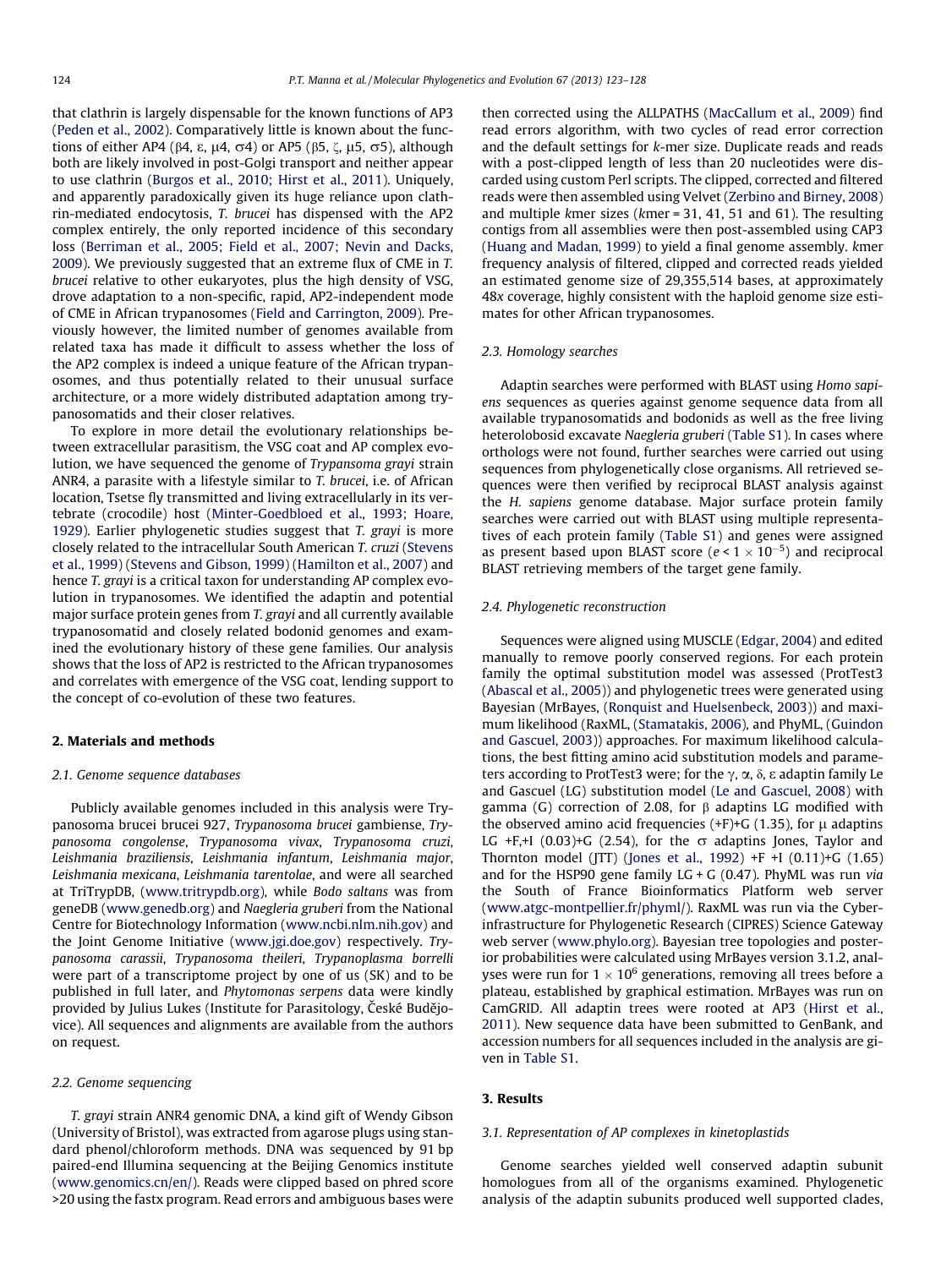which in all cases corresponded to AP complexes 1 through 4, with AP5 subunits restricted to N. gruberi as previously suggested, but extending this observation across the whole of the trypanosomatids (Figs. 1, S1–S3) [\(Hirst et al., 2011\)](#page-5-0). In line with studies of other eukaryotic lineages, principally the chromalveolates [\(Field et al.,](#page-5-0) [2007; Nevin and Dacks, 2009](#page-5-0)), a repeated loss of adaptins and entire AP complexes was seen across the trypanosomatids, with loss of AP4 from the Phytomonas and Leishmania clade as well as the salivarian trypanosome T. congolense. This is likely a result of at least two independent events, one at the base of the *Phytomonas* Leishmania clade and a second more recent event following speciation of T. congolense. We were unable to identify a sequence corresponding to  $\mu$ 1 adaptin from *B. saltans*; however, we suggest this may be a result of incomplete data as the remaining AP1 subunits were confidently identified.

The AP2 complex is absent entirely from all salivarian (T. brucei clade) trypanosomes, confirming our earlier observations [\(Morgan](#page-5-0) [et al., 2002\)](#page-5-0). Significantly, AP2 was found to be present in all other organisms considered here, including T. grayi, T. carassii and T. theileri, arguing against loss of AP2 and adaptation within the early endocytic pathway as a prerequisite to an extracellular parasitic lifestyle.

# 3.2. Major surface antigen families

To assess the relationship between AP complement and the surface coat, and to perhaps reveal some details about the immune evasion strategy of T. grayi we also searched each genome for the presence of the major trypanosomatid surface protein families, VSG, amastins, trans-sialidase, mucins and gp63. Trans-sialidase is a unique cell surface enzyme responsible for the modification of surface proteins in trypanosomes, and implicated in virulence and invasion pathways [\(Schenkman et al., 1991](#page-5-0)). Amastins are transmembrane cell surface proteins conserved across the trypanosomatids, albeit at greatly differing copy numbers, with currently unknown function ([Teixeira et al., 1994; Jackson, 2010](#page-5-0)). The latter two protein families are the predominant surface glycoproteins from T. cruzi and Leishmania respectively, and while they are large paralogous families with complex expression patterns, they are not associated with classical antigenic variation ([Acosta-Serrano et al.,](#page-4-0) [2001](#page-4-0)) [\(Yao, 2010](#page-5-0)). Furthermore, gp63 is widely distributed, and this was confirmed by our searches which detected sequences encoding gp63 in all of the taxa analysed. Significantly this extends to N. gruberi, indicating that gp63 predates the kinetoplastida, and gp63 is in fact likely pan-eukaryotic (data not shown). Another large family of cell surface proteins identified in T. cruzi are the mucin associated surface proteins (MASPs), which appear to be GPIanchored cell surface proteins [\(Bartholomeu et al., 2009\)](#page-4-0). Unfortunately, attempts to assign sequences corresponding to MASPs were hampered by low complexity and high sequence divergence within this gene family; as a result we were unable to assign MASP sequences with confidence and have therefore been unable to include this gene family in the present analysis. Trans-sialidase sequences were found in all trypanosomes, but not in the bodonid B. saltans or T. borreli, or in the non-trypanosome trypanosomatids (Leishmania spp., P. serpens) suggesting an origin at the root of the trypanosomes. Significantly, the T. cruzi mucin family were found only in that taxon. Whilst the surface coat of T. carassii is biochemically similar to the mucin coat of T. cruzi ([Lischke et al.,](#page-5-0) [2000](#page-5-0)), homology searches with either type 1 or type 2 mucins from



Fig. 1. Phylogenetic reconstruction of the unique adaptin family  $\gamma$ ,  $\alpha$ ,  $\delta$  and  $\epsilon$  large subunit. The tree shown is the best Bayesian topology with branch support for important nodes indicated. Identified adaptins group reliably by predicted AP complex (see methods) with clades indicated by vertical bars. Note the absence of the AP2 complex  $\alpha$ subunit from all salivarian trypanosomes.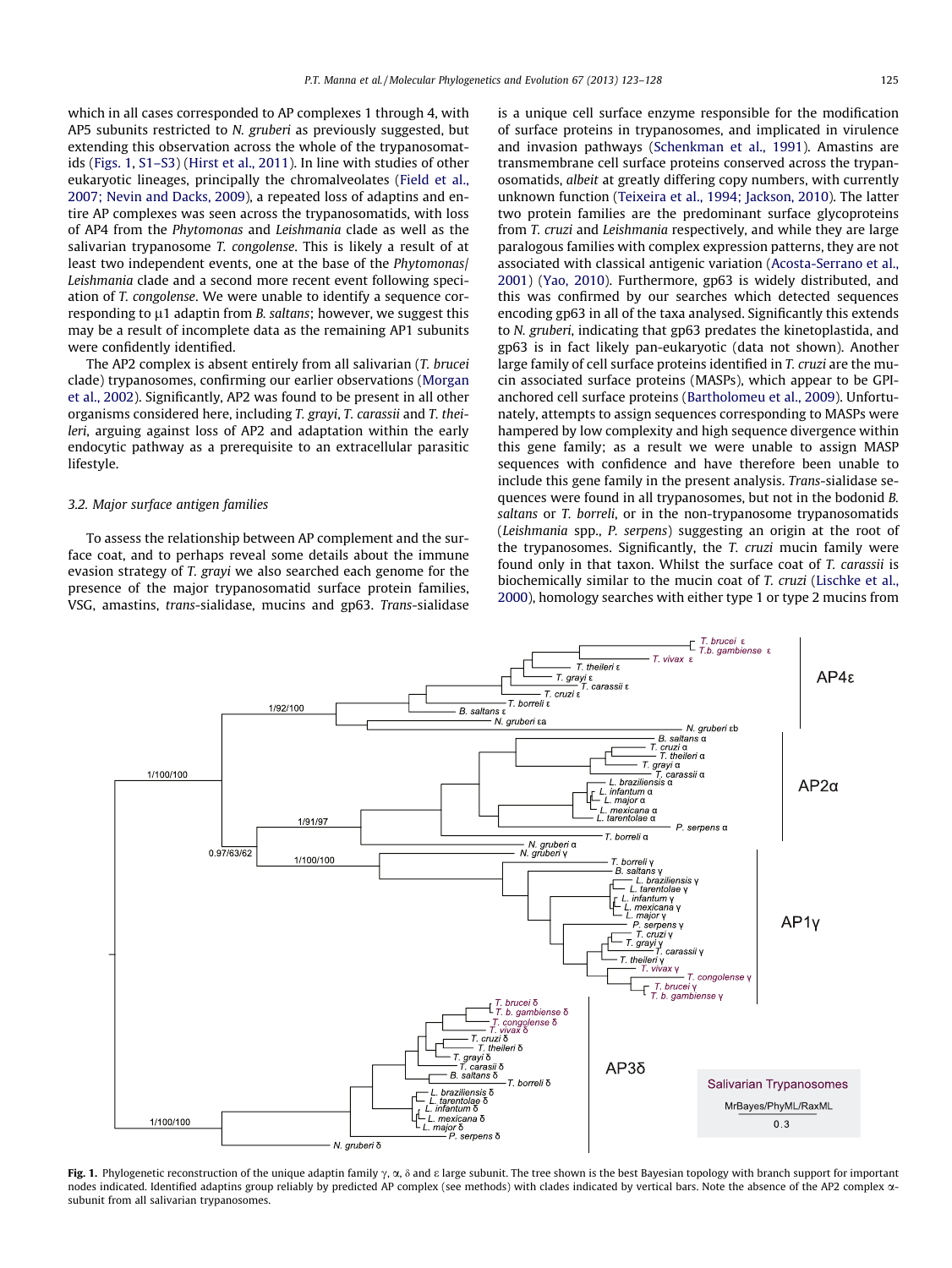T. cruzi did not retrieve high scoring sequences from any other stercorarian trypanosome, suggesting sequence, if not functional divergence in the cell surface coats of these parasites. Finally, VSG was found only in the salivarian trypanosomes.

# 3.3. HSP90 phylogeny of kinetoplastids and coevolution of surface and AP complexes

To anchor the evolutionary history of the kinetoplastids, a phylogenetic tree was constructed based upon highly conserved cytosolic HSP90 protein sequences ([Simpson et al., 2002; Stechmann](#page-5-0) [and Cavalier-Smith, 2003\)](#page-5-0) (Fig. 2). No sequences corresponding to a cytosolic HSP90 gene were identified from either L. tarentole or T. carassii, therefore these were positioned according to previously reported 18S rRNA gene sequence phylogenies ([Stevens](#page-5-0) [et al., 1999; Votypka et al., 2010](#page-5-0)) (Fig. 2). Against this phylogeny we mapped adaptin complex and surface antigen distributions in order to ascertain points of invention and secondary loss (Fig. 2). AP2 appears to have been lost just once during trypanosomatid evolution, in the common ancestor of extant salivarian trypanosomes, and significantly, at present resolution, this is coincident in the phylogeny as the origin of VSG. The current data set cannot resolve if VSG appearance predated AP2 loss or vice versa, but it is clear that both events occurred within a relatively short evolutionary period. Secondary loss of AP4 did not correlate with a change to the surface coat, nor was there an accompanying change to the AP complement with the origin in T. cruzi mucins, Trypanosomatid specific trans-sialidases or pan trypanosomatid amastins.

# 4. Discussion

One of the major motivations for genome sequencing of pathogenic organisms is to gain insights into the virulence mechanisms that these organisms employ. The trypanosomatids exhibit a huge range of life styles, and include species that exploit intracellular mechanisms for immune evasion, as well as extracellular life styles. These latter strategies, apparently restricted to African trypanosomes, require specific adaptations to avoid killing by the host innate and acquired immune responses. In the case of T. brucei it is well established that the VSG coat is the primary means of defence, but that this is augmented by an efficient antibody cleaning mechanism ([O'Beirne et al., 1998; Allen et al., 2003; Engstler et al., 2007;](#page-5-0) [Field and Carrington, 2009\)](#page-5-0). It is also possible, though not proven, that this cleaning mechanism is equally important for protection against responses towards invariant epitopes, for example the invariant surface glycoproteins ([Ziegelbauer and Overath, 1993;](#page-5-0) [Chung et al., 2004](#page-5-0)). Significantly, a divergent African trypanosome, T. grayi, is also reported to dwell within the host bloodstream, but few molecular details are available for this organism [\(Hoare, 1929\)](#page-5-0). Here we set out to address two questions; does modification to the early endocytic pathway correlate with changes to immune evasion mechanisms, and what evasion strategy does T. grayi employ? We approached the former by interrogation of sequence databases for 15 kinetoplastid species and the latter by shotgun sequencing of the T. grayi genome.

We found multiple examples of losses of the adaptin complexes. Specifically we found that all kinetoplastids lack AP5, a recently



Fig. 2. Reconstruction of AP complex evolutionary history in kinetoplastids. Left side: points of presumed AP complex loss are shown superimposed upon a cladogram based upon the cytosolic HSP90 protein family. Note multiple losses of the AP4 complex and the single loss of AP2 at the base of the extant salivarian trypanosomes, coincident with the emergence of the VSG coat (purple). Dotted lines represent suggested placement of T. carassii and L. tarentolae based on previously reported 18S rRNA gene sequences [\(Stevens et al., 1999; Votypka et al., 2010](#page-5-0)) due to the inability to detect cytosolic HSP90 genes. Right side: Coulson plot of distribution of adaptin and surface antigen (TS: trans-sialidase, AMA: amastin) gene families; genes are represented as columns and taxa as rows. Adaptin subunits are assigned based upon phylogenetic positioning and reciprocal blast analysis. Surface protein families were identified by reciprocal blast (see methods).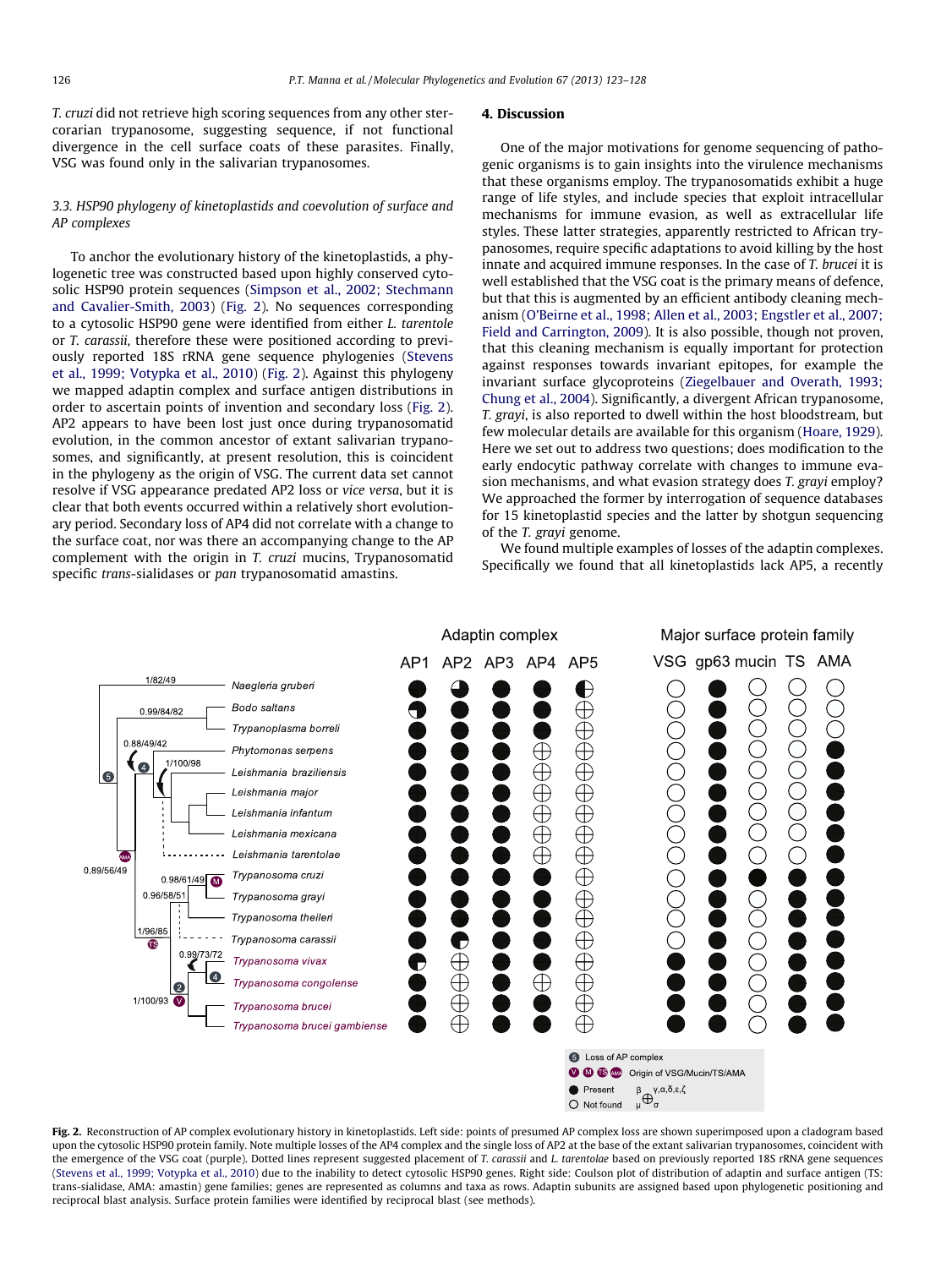<span id="page-4-0"></span>discovered complex involved in endosomal sorting [\(Hirst et al.,](#page-5-0) [2011\)](#page-5-0). As AP5 appears to mediate trafficking of the cation independent mannose-6-phosphate receptor, a specialised lysosomal pathway that is absent from the trypanosomes, there is good rationale for this loss. However, the alternate interpretation, that the eukaryotic root sits between kinetoplastids and the heterolobosids cannot be rigorously excluded (Cavalier-Smith, 2010), and would imply that AP5 arose after separation of kinetoplastids from the main eukaryotic lineage. Further, Leishmania and Phytomonas, which form a monophyletic superclade, all lack AP4. This complex localises to the trans-Golgi network, but is expressed at low levels and hence may not have a major role in post-Golgi transport. The only known cargo is the amyloid precursor protein, where AP4 appears to mediate selective transport to the endosome rather than exocytosis (Burgos et al., 2010). Similarly absence of AP4 from T. congolense suggests this pathway has been lost from this taxon more recently. We presume this reflects a simplification in post-Golgi transport events, but this is clearly not associated with a specific change to the immune evasion mechanism or the surface antigen coat. Indeed, no correlation was found between the emergence of any surface protein families excepting VSG and AP complex loss.

Multiple explanations for a relationship between loss of AP2 and emergence of VSG are possible. Firstly, loss of AP2 mediated sorting of cargoes into endocytic pits can be viewed as a response to the homogeneity of the VSG coat, the absence of a cytoplasmic domain from VSG precluding AP2-mediated concentration into endocytic pits. Additionally, as AP2 removal from CCVs requires a complex phosphorylation/dephosphorylation cycle [\(Semerdjieva](#page-5-0) [et al., 2008\)](#page-5-0), the presence of AP2 may decrease the maximal possible endocytic flux; loss of AP2 after VSG emerged may represent an advantageous adaptation. An alternative hypothesis would see the emergence of fast and non-selective endocytosis as a primary immune evasion strategy, aiding antibody clearance by rapid removal of surface immune complexes. Indeed, increased hydrodynamic forces acting upon VSG-antibody complexes compared to VSG alone leads to concentration towards the cell posterior and selective endocytosis (Engstler et al., 2007). The presence of this system may have been facilitatory for the emergence of a sophisticated VSG-based antigenic variation system. A recent analysis of VSGs across salivarian trypanosomes suggests that antigenic variation, although common between these organisms, differs in its underlying mechanism between T. brucei and T. congolense and the earlier diverging T. vivax, suggesting that their common ancestor possessed a smaller VSG cohort ([Jackson et al., 2012\)](#page-5-0). Although it is unclear if the ancestor already had antigenic variation, it is likely that it lacked AP2 and presumably shared the endocytic adaptations seen in extant salivarian trypanosomes. Whilst the current study is restricted to a small number of genes of known function in membrane trafficking it is important to note that there are likely other adaptations present within the bloodstream forms of the African trypanosomes that contribute to rapid clearance of cell surface VSG. One possible example is the unusual form of the GPI anchor in this life cycle stage; for example the fatty acyl chains are entirely myristic acid ([Ferguson et al., 1985, 1988](#page-5-0)), an adaptation believed to be restricted to the trypanosomes expressing VSG, and with no known function.

The limited analysis of T. grayi sequences contained herein supports its position as a sister taxon to T. cruzi ([Stevens et al., 1999;](#page-5-0) [Stevens and Gibson, 1999](#page-5-0)). However a full assessment of the phylogenetic positioning of this organism, for example utilizing large concatenated gene datasets is beyond the scope of the current work. It is hoped however, that the genome sequence data generated will be of use in future studies seeking to address this issue, as well as the biology of T. grayi in general. The absence of detectable mucin genes however suggests that the parasite is unlikely to exploit similar niches as the South American trypanosome, while the ease of isolation from host blood indicates a significant presence in the bloodstream. Again, the absence of VSG suggests a distinct mechanism for immune evasion and more detailed analysis of the predicted surface proteome of T. grayi is in progress.

### Acknowledgments

We are extremely grateful to Wendy Gibson (University of Bristol) for T. grayi genomic DNA that allowed sequencing of the genome and Julius Lukes (Institute for Parasitology, Ceské Budějovice) for access to Phytomonas serpens data ahead of publication. This work was supported by a program grant from the Wellcome Trust (082813 to MCF). SK is supported by the BBSRC (BB/D020190/1). T. grayi adaptin sequences and cytosolic HSP90 sequence have been submitted to genbank and accession numbers can be found in Supplementary Table 1. Access to the full T. grayi dataset and other sequence data discussed in this paper can be obtained by contacting the authors.

#### Appendix A. Supplementary material

Supplementary data associated with this article can be found, in the online version, at [http://dx.doi.org/10.1016/j.ympev.2013.01.](http://dx.doi.org/10.1016/j.ympev.2013.01.002) [002.](http://dx.doi.org/10.1016/j.ympev.2013.01.002)

#### References

- Abascal, F., Zardoya, R., Posada, D., 2005. ProtTest: selection of best-fit models of protein evolution. Bioinformatics 21, 2104–2105.
- Acosta-Serrano, A., Almeida, I.C., Freitas-Junior, L.H., Yoshida, N., Schenkman, S., 2001. The mucin-like glycoprotein super-family of Trypanosoma cruzi: structure and biological roles. Molecular and Biochemical Parasitology 114, 143–150.
- Allen, C.L., Goulding, D., Field, M.C., 2003. Clathrin-mediated endocytosis is essential in Trypanosoma brucei. The EMBO Journal 22, 4991–5002.
- Bartholomeu, D.C., Cerqueira, G.C., Leão, A.C.A., Darocha, W.D., Pais, F.S., Macedo, C., Djikeng, A., Teixeira, S.M.R., El-Sayed, N.M., 2009. Genomic organization and expression profile of the mucin-associated surface protein (masp) family of the human pathogen Trypanosoma cruzi. Nucleic Acids Research 37, 3407–3417.
- Berriman, M., Ghedin, E., Hertz-Fowler, C., Blandin, G.L., Renauld, H., Bartholomeu, D.C., Lennard, N.J., Caler, E., Hamlin, N.E., Haas, B., Bohme, U., Hannick, L., Aslett, M.A., Shallom, J., Marcello, L., Hou, L., Wickstead, B., Alsmark, U.C.M., Arrowsmith, C., Atkin, R.J., Barron, A.J., Bringaud, F., Brooks, K., Carrington, M., Cherevach, I., Chillingworth, T.-J., Churcher, C., Clark, L.N., Corton, C.H., Cronin, A., Davies, R.M., Doggett, J., Djikeng, A., Feldblyum, T., Field, M.C., Fraser, A., Goodhead, I., Hance, Z., Harper, D., Harris, B.R., Hauser, H., Hostetler, J., Ivens, A., Jagels, K., Johnson, D., Johnson, J., Jones, K., Kerhornou, A.X., Koo, H., Larke, N., Landfear, S., Larkin, C., Leech, V., Line, A., Lord, A., Macleod, A., Mooney, P.J., Moule, S., Martin, D.M.A., Morgan, G.W., Mungall, K., Norbertczak, H., Ormond, D., Pai, G., Peacock, C.S., Peterson, J., Quail, M.A., Rabbinowitsch, E., Rajandream, M.-A., Reitter, C., Salzberg, S.L., Sanders, M., Schobel, S., Sharp, S., Simmonds, M., Simpson, A.J., Tallon, L., Turner, C.M.R., Tait, A., Tivey, A.R., van Aken, S., Walker, D., Wanless, D., Wang, S., White, B., White, O., Whitehead, S., Woodward, J.<br>Wortman, J., Adams, M.D., Embley, T.M., Gull, K., Ullu, E., Barry, J.D., Fairlamb A.H., Opperdoes, F., Barrell, B.G., Donelson, J.E., Hall, N., Fraser, C.M., et al., 2005. The Genome of the African Trypanosome Trypanosoma brucei. Science 309, 416– 422.
- Boehm, M., Bonifacino, J.S., 2001. Adaptins: the final recount. Molecular Biology of the Cell 12, 2907–2920.
- Bonifacino, J.S., Lippincott-Schwartz, J., 2003. Coat proteins: shaping membrane transport. Nature Reviews Molecular Cell Biology 4, 409–414.
- Borst, P., Cross, G.A.M., 1982. Molecular basis for trypanosome antigenic variation. Cell 29, 291–303.
- Burgos, P.V., Mardones, G.A., Rojas, A.L., Dasilva, L.L.P., Prabhu, Y., Hurley, J.H., et al., 2010. Sorting of the Alzheimer's disease amyloid precursor protein mediated by the AP-4 complex. Developmental Cell 18, 425–436.
- Cavalier-Smith, T., 2010. Kingdoms Protozoa and Chromista and the eozoan root of the eukaryotic tree. Biology Letters 6, 342–345.
- Chung, W.-L., Carrington, M., Field, M.C., 2004. Cytoplasmic targeting signals in transmembrane invariant surface glycoproteins of trypanosomes. Journal of Biological Chemistry 279, 54887–54895.
- Dell Angelica, E.C., 2009. AP-3-dependent trafficking and disease: the first decade. Current Opinion in Cell Biology 21, 552–559.
- Edgar, R.C., 2004. MUSCLE: multiple sequence alignment with high accuracy and high throughput. Nucleic Acids Research 32, 1792–1797.
- Engstler, M., Pfohl, T., Herminghaus, S., Boshart, M., Wiegertjes, G., Heddergott, N., Overath, P., 2007. Hydrodynamic flow-mediated protein sorting on the cell surface of trypanosomes. Cell 131, 505–515.